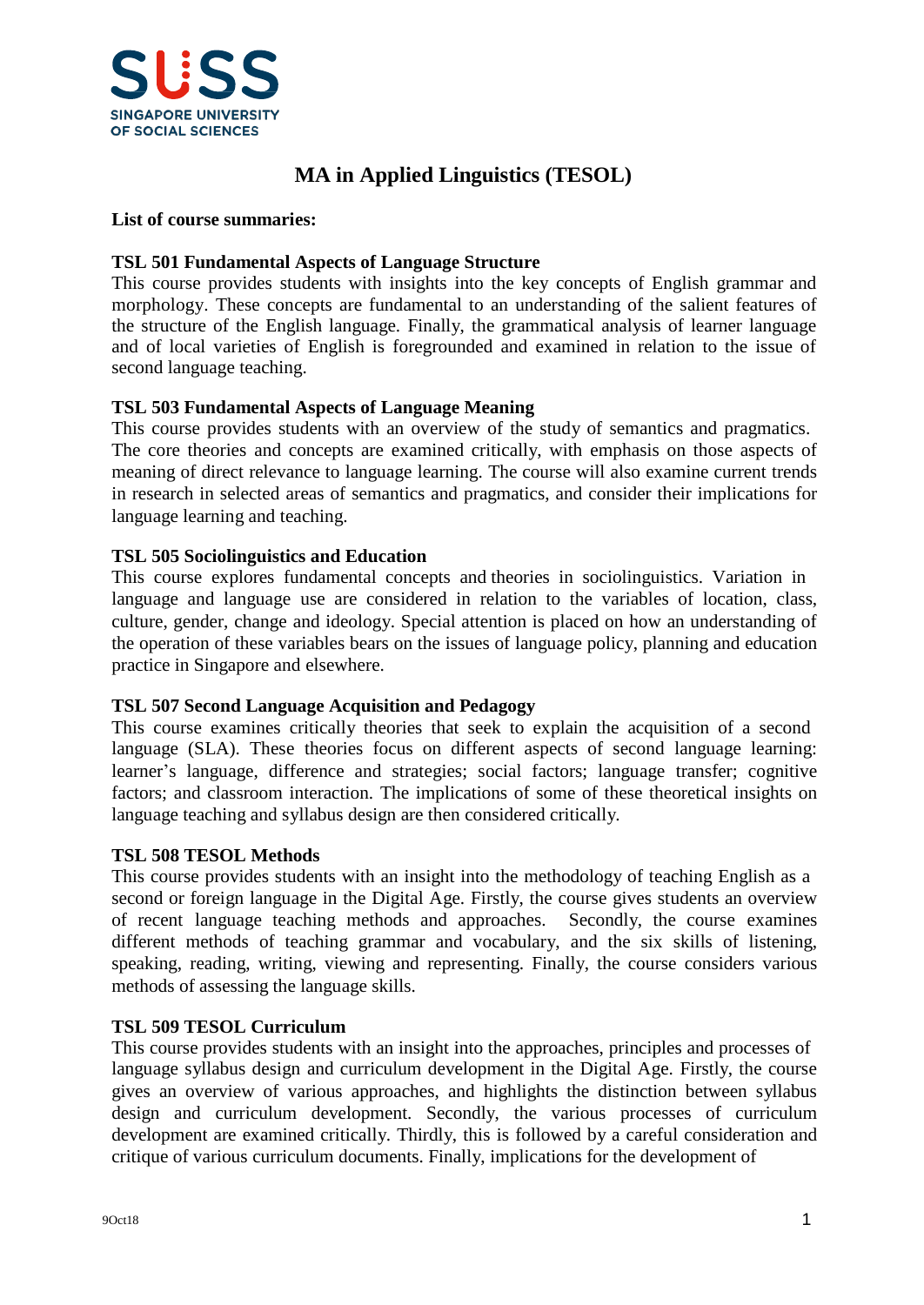

curriculum documents of direct relevance to course participants' teaching contexts are explored in detail.

## **TSL 551 Global English and Language Teaching**

This course provides students with an insight into the spread of English as an international language (EIL). The course first defines what an international language means and why English is considered as an international language. The course then examines the implications of this for bilingual users and teachers of English, standards for EIL, the role of culture in language teaching, and the appropriate methodology for teaching EIL.

### **TSL 553 Classroom Discourse**

This course provides students with an insight into the communication system of the classroom by a careful study of the patterns of language use found in the classroom. The patterns of language use demonstrate firstly, that spoken language is often the medium used by the teacher to teach, as well as the medium used by students to demonstrate their learning. Secondly, language is used by the teacher to establish and maintain social relationships in the classroom. And thirdly, spoken language is an important part of the speaker's identity as well as the speaker's means to express his/her identity and attitudes.

### **TSL 555 Literacy, Language and Education**

This course provides students with insights into the study of literacy in the Digital Age across a range of disciplines, including: the relation between written and spoken language; the development of pre-school and emergent literacies; and the literacy practices in schools, at home and at work. Special consideration is given to the critical discussion of literacy case studies of relevance to the Singapore education context.

### **TSL 557 Pragmatics and TESOL**

This course examines advanced concepts and theories in pragmatics, and the implications for teaching pragmatic competence in the TESOL context. Selected concepts and theories in pragmatics are examined in relation to the issue of second language or interlanguage pragmatics. Emphasis is placed on analysing and understanding learners' interlanguage. Finally, implications for adopting appropriate teaching methods and for designing suitable materials and tests are considered carefully.

### **TSL 561 Pedagogical Grammar**

This course provides students with an overview of past approaches to teaching grammar in second language classrooms, and the relative strengths and weaknesses of different approaches. More recent conceptualisations of the focus-on-form approach argue that grammar teaching must be part of a broader conception of second language learning that includes both form-focused instruction *and* opportunities for interaction/practice and output. Several focus-on-form methods are then examined critically for their applicability to the TESOL classroom.

### **TSL 563 Materials Development**

This course provides students with an insight into the processes of language teaching, materials evaluation, adaptation and development. These processes are guided by principles grounded in language and language learning theories. In addition to thinking systematically and critically about the selection, evaluation, adaptation and development of materials, students will also be involved in the creative process of developing and evaluating their own